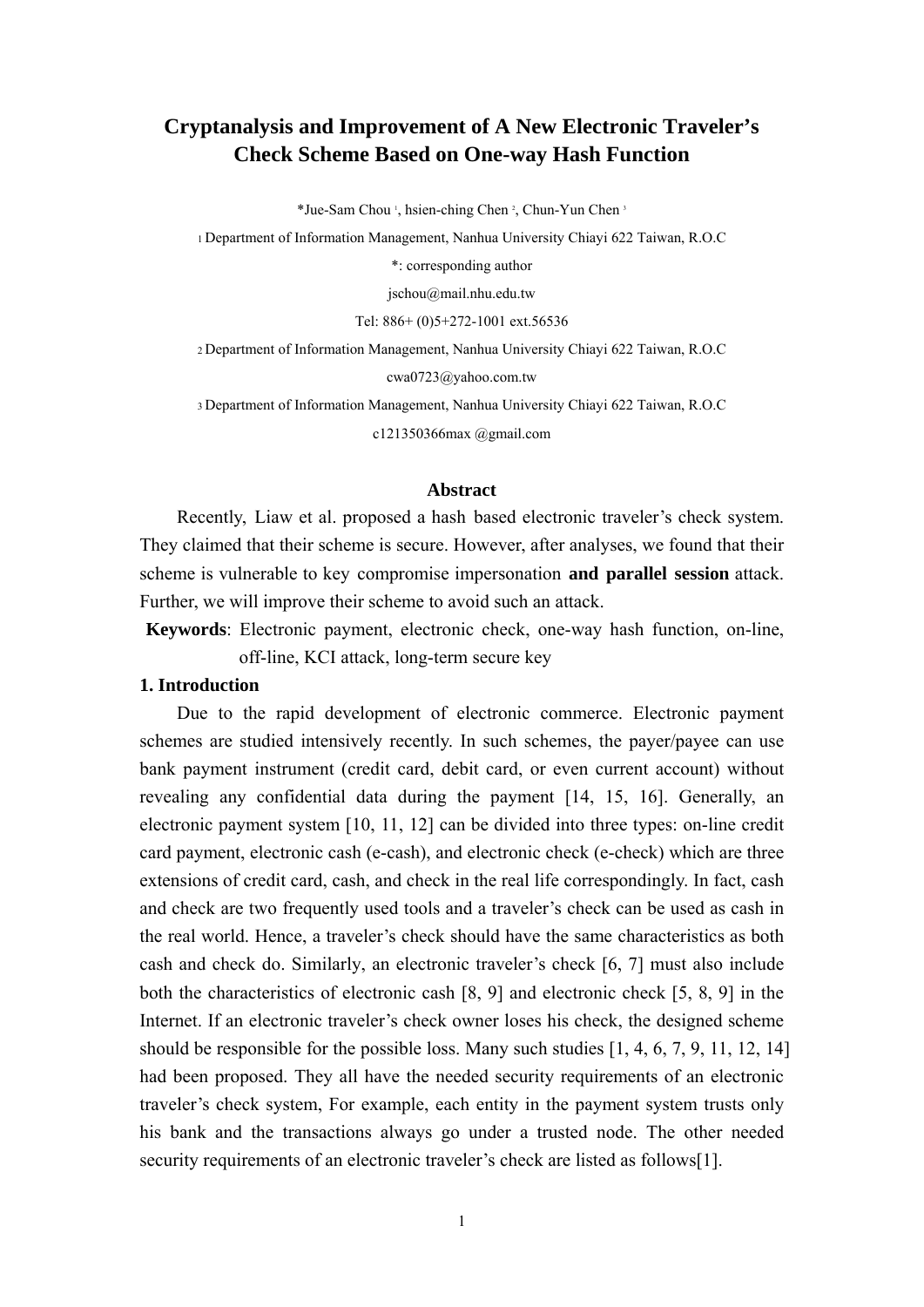- $(1)$  No forgery: The electronic traveler's check should prevent malicious users or merchants from forging it and ensure the fairness for users, merchants, and the bank in the transaction environment.
- (2) No double spending: If an electronic check has been used twice, the bank is able to find out who the malicious user or merchant is during the payment phase and deposit phase.
- (3) Specific user: An electronic traveler's check must be signed by both the bank and the user. It should include the identification information regarding both the bank and the user and only the specific owner of the electronic traveler's check should be able to use it.
- (4) Reissuing:When an electronic traveler's check is lost, the user should use his serial number and his payer's endorsement to report the loss. Then, the bank can easily reissue a new one for the user.
- (5) Anonymity:The owner of the electronic traveler's check should be anonymous; that is, the merchant must not know the real identity of the user throughout the whole transaction process.

In 2001, Hsien et al. [7] proposed an electronic traveler's check system based on discrete logarithm problem. Subsequently, some other studies in this aspect [1, 4, 6] that use exponential operations and one-way hash functions are proposed. In 2007, Liaw et al. proposed a new electronic traveler's check scheme based on one-way hash function [1]. They claimed that their scheme is secure against forgery attack since when given a hash value, it is computationally infeasible for an attacker to find an input having the same hash value under a secure one-way hash function. However, we found that their method can not resist the KCI and parallel session attack. KCI attack defined by Wilson and Menezes [2] means that if a user A's long-term secret key is compromised by an adversary, the adversary can pretend other entities to communicate with A. In parallel session attack [17], two or more runs of protocol are executed concurrently under attacker's orchestration. The concurrent runs make the answer to a difficult question in one run available to the attacker so that he can use the answer in another run. In Liaw et al.'s scheme, if a customer's long-term secret key has been leaked, the attacker can impersonate other entity to communicate with him. We think this is caused by the improper design in the registration phase. In this paper, we will improve their scheme to prevent this kind of attack.

The rest of this paper is organized as follows. In Section 2, we review Liaw et al.'s protocol [1]. In Section 3,we show our attack on their scheme and then show our improvement in Sections 4. Finally, a conclusion is given in Section 5.

**2. Review of Liaw et al.'s scheme**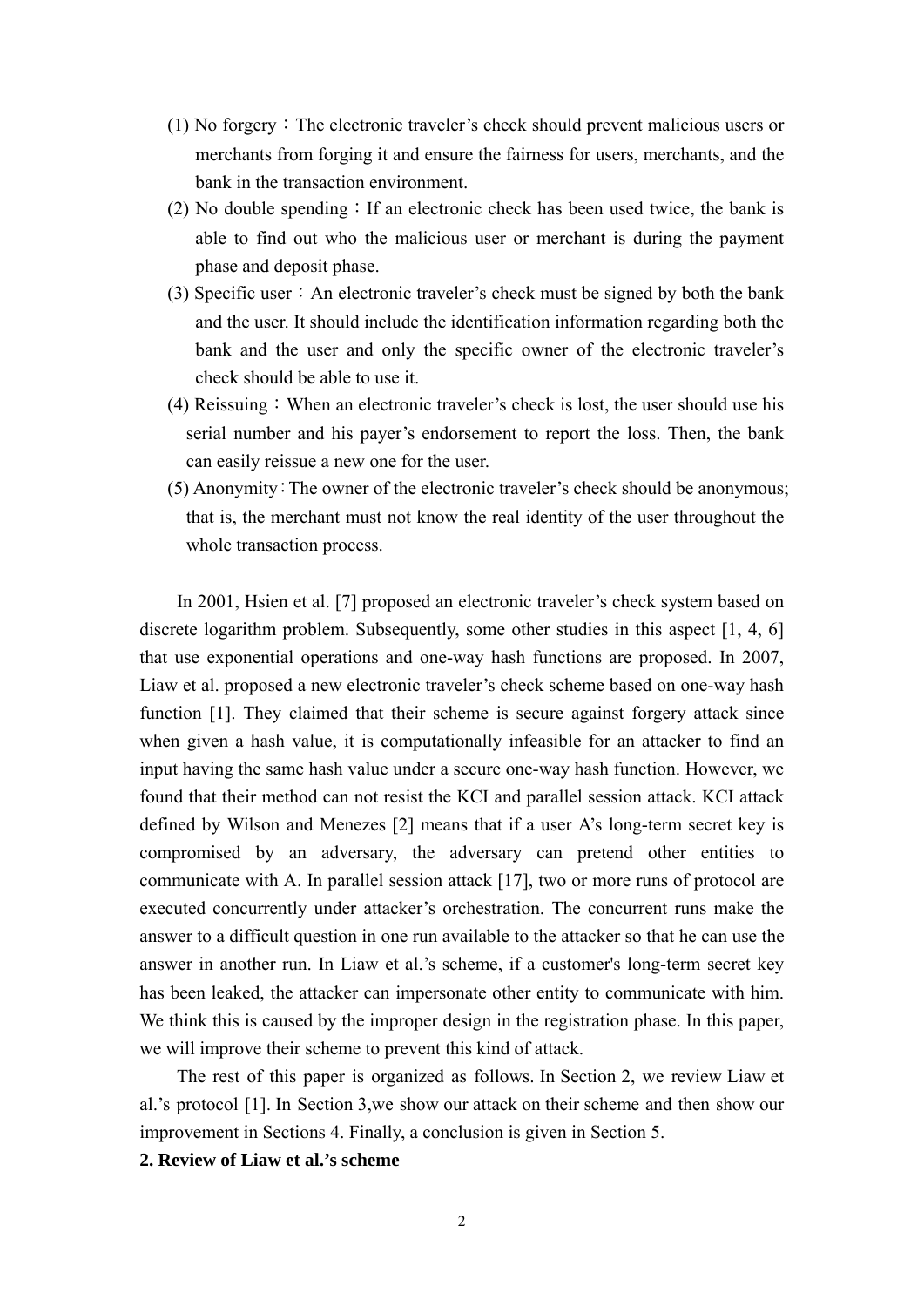Liaw et al.'s electronic traveler's check contains four roles: the consumer, the bank, the merchant, and the clearing-house. It uses  $X \rightarrow Y:Z$  to denote that sender X sends message Z to receiver Y, and includes two subprotocols: an on-line subprotocol and an off-line subprotocol. In their scheme, the customer only needs one-time registration to purchase an electronic traveler's check and would get an anonymous identity. Further, an optional equipment, like the Smart Card, can be applied in the scheme. In the following, we review both of their on-line and off-line subprotocols in Section 2.1 and 2.2 which are also shown in figure 1 and 2, respectively. (the more details can be referred to [1] ).

# **2.1 The on-line subprotocol**

 The on-line scheme requires the bank and the clearing-house to be involved in the payment phase. The clearing-house verifies the identity of the user and checks whether double spending occurs. We describe the on-line subprotocol as follows and also is show it in Figure 1.



Figure 1: The steps of the on-line subprotocol (source: [1])

#### **(a) The registration phase**

In this phase, the customer submits his real identity to the bank for registration and obtains the right to buy an electronic traveler's check. He only needs one-time registration and can buy many electronic traveler's checks at anytime without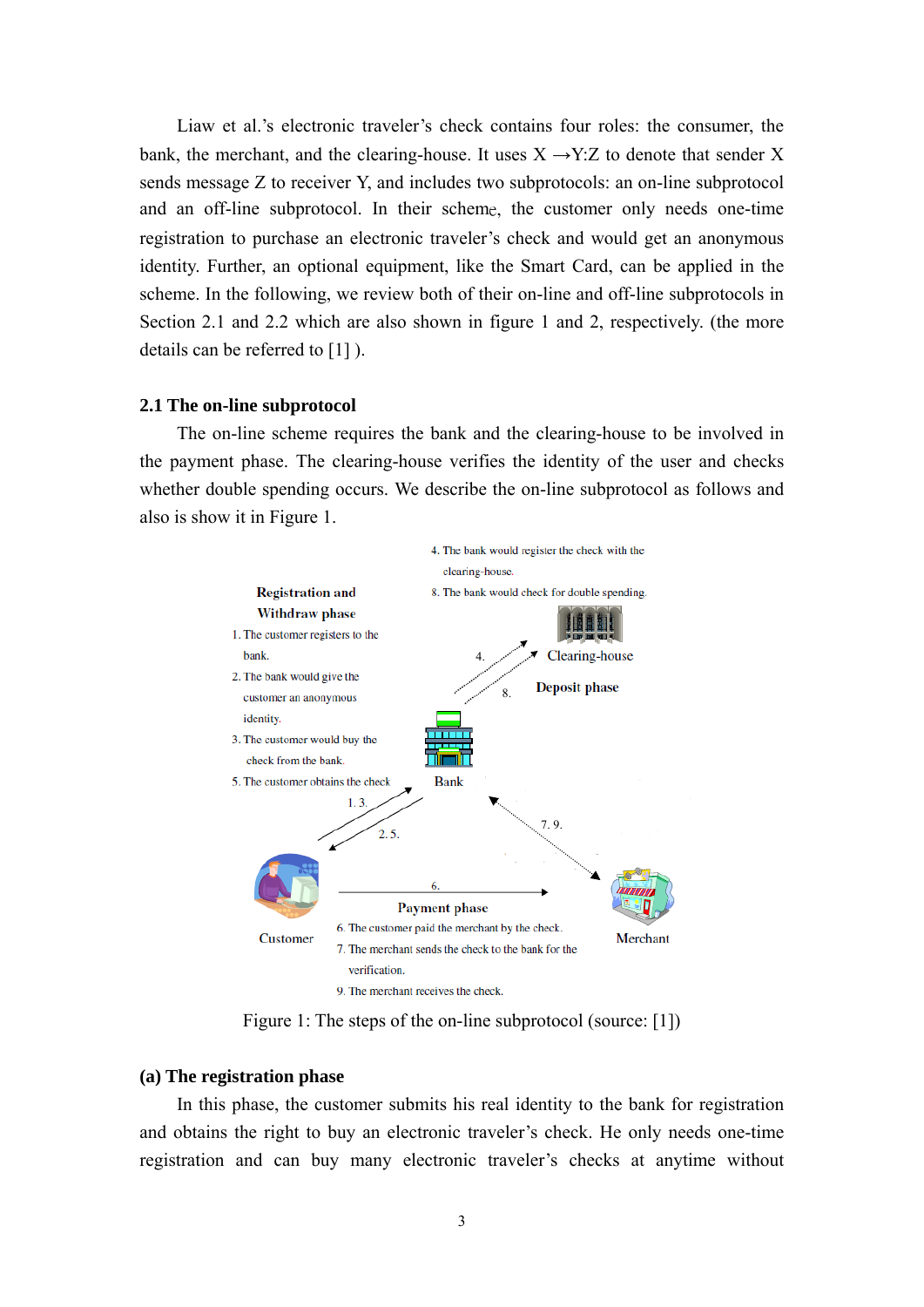registering again. The registration phase includes following three steps:

- **Step 1.** The customer chooses a random number  $K_{A1}$  to perform the exclusive OR operation together with his real identity  $ID_A$ . Then, he computes the partial anonymous identity  $R \_ID_A = h(ID_A \oplus K_{A1})$  by using a one-way hash function h, encrypts  $R \perp ID_A$  by the bank's public key  $Y_B$ , and sends the result  $PE_{Y_B}(B \_ID_A)$  to the bank.
- **Step 2.** The bank decrypts the received information, obtaining  $R \perp I D_A$ . It then chooses a random number  $K_{B1}$  and computes  $B \_ID_A = h(R \_ID_A \oplus K_{B1})$ . After that, it encrypts  $B \_ID_A$  by using the customer's public key  $Y_A$  and sends the result  $PE_{Y_A}(B \_ID_A)$  to him.
- **Step 3.** The customer decrypts the received information by using his private key  $X_A$  to get the anonymous identity  $B \perp ID_A$ .

# **(b) The withdraw phase**

In this phase, the customer takes the anonymous identity formed in the registration phase to buy an electronic traveler's check from the bank. The withdrawal phase includes following five steps

**Step 1.** The customer chooses a random number  $K_{A2}$  and computes a payer's

endorsement  $R_A = h(ID_A \oplus K_{A1})$ . He then encrypts  $R_A$  by using his

anonymous identity  $B \cap ID_A$  and sends the result  $E_{B \cap ID_A}(R_A)$  to the bank.

- **Step 2.** The bank decrypts the received information by computing  $D_{B-D_A}(E_{B-D_A}(R_A))$ . Then, it chooses another random number  $K_{B2}$  and uses its private key  $X_B$  to compute its identity  $R_B = h(X_B \oplus K_{B2})$ . The bank then generates the payee's endorsement  $R$  by computing  $R = R_A \oplus R_B$ , and encrypts  $R, R_B$ , and timestamp  $T_1$  by using symmetric key  $B \_ID_A$ . After this, it sends the result  $E_{B \_ID_A}(R, R_B, T_1)$ to the customer.
- **Step 3.** The customer decrypts the received information  $E_{B_\mu D_A}(R, R_B, T_1)$ , obtaining  $R, R_B, T_1$ . He checks to see whether timestamp  $T_1$  is valid or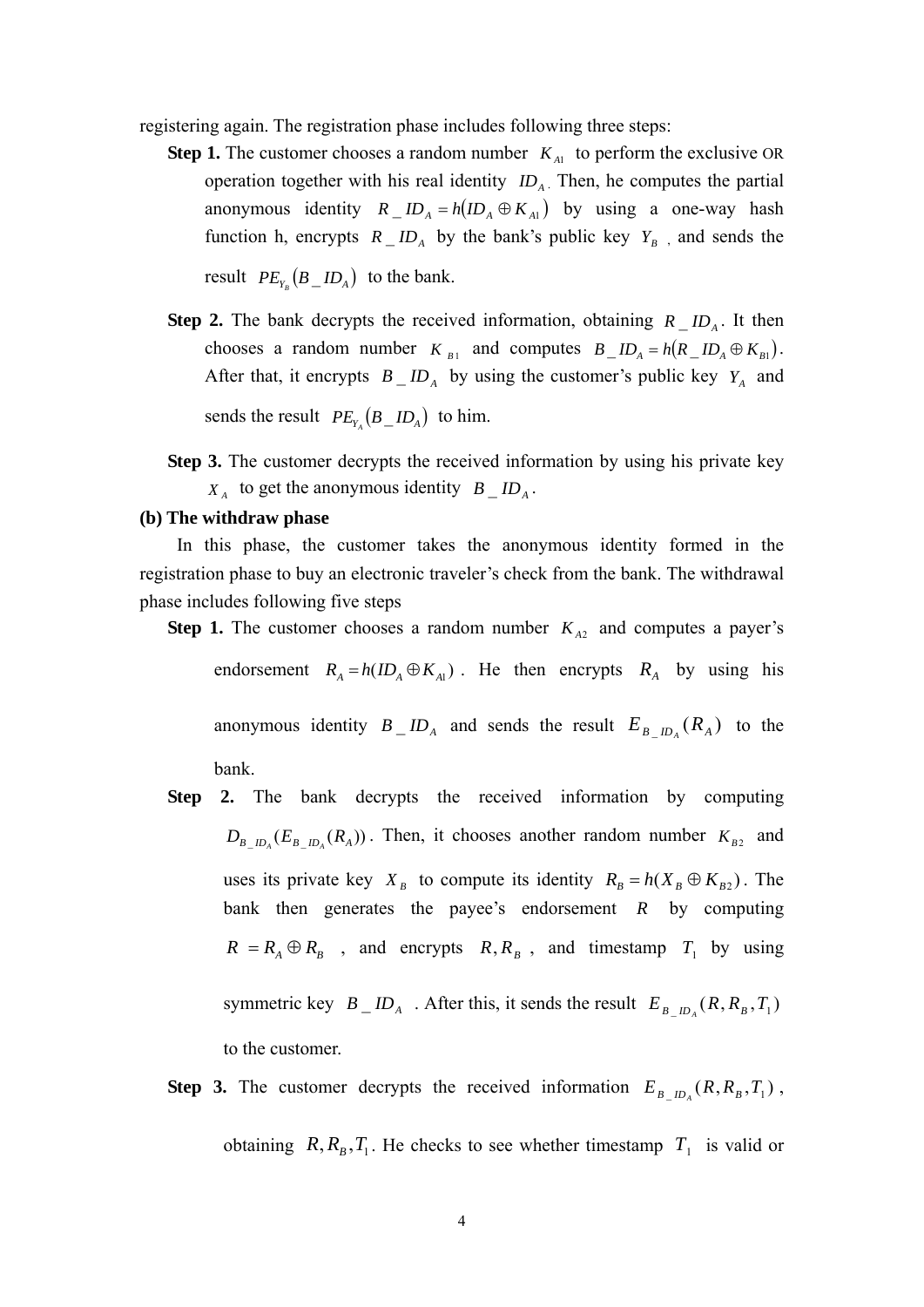not. If it is valid, he then computes  $R' = R_A \oplus R_B$  to verify whether it is equal to the payee's endorsement  $R$ . If they are equal, the customer computes the payment requirement  $C_A = h(R \oplus M_i \oplus Q_{M_i})$ , where  $M_i$  is the face value of the electronic traveler's check, and  $Q_{M_i}$  is the amount of the electronic traveler's check. Then,  $M_i, Q_{M_i}, C_A$  and a timestamp  $T_2$  would be encrypted by the customer using symmetric key  $R_A$ , and the result  $E_{R_A}(M_i, Q_{M_i}, C_A, T)$  would be sent to the bank.

- **Step 4.** The bank decrypts  $E_{R_A}(M_i, Q_{M_i}, C_A, T)$  to obtain  $M_i, Q_{M_i}, C_A, T_2$ . It checks whether timestamp  $T_2$  is within a reasonable range. If it is, the bank computes  $C_A^* = h(M_i \oplus Q_{M_i} \oplus R_A \oplus R_B) (= h(R \oplus M_i \oplus Q_{M_i}))$  to verify whether  $C_A^A$  is equal to  $C_A$ . If so, the bank computes  $TC_{M_i} = h(R \oplus M_i || S_{Q_{M_i}})$ , where  $S_{Q_{M_i}2}$  is a serial number,  $||$  denotes a concatenation operation, and  $TC_{M_i}$  is an electronic traveler's check. After that, the bank computes and sends  $E_{R_A}(TC_{M_i}, S_{Q_{M_i}})$  to the customer. Then, the bank sends  $TC_{M_i}$  to the clearing-house for recording and safekeeping check, he does not need to register again and can begin with a new and stores it in the smart card which was issued to the customer by the bank. If this is the second time the customer buys an electronic traveler's withdrawal phase.
- **Step 5.** The customer decrypts  $E_{R_A}(TC_{M_i}, S_{Q_{M_i}})$  to obtain  $TC_{M_i}$  and  $S_{Q_{M_i}}$ . He then computes  $TC'_{M_i} = h(R_A \oplus R_B \oplus M_i || S_{Q_M})$   $(= h(R \oplus M_i || S_{Q_M}))$  and compares the newly decrypted  $TC_{M_i}$  with  $TC_{M_i}$  to verify whether the electronic traveler's check is legitimate. If the verification succeeds, the customer would store  $TC_{M_i}$  and the serial number  $S_{Q_{M_i}}$  in his smart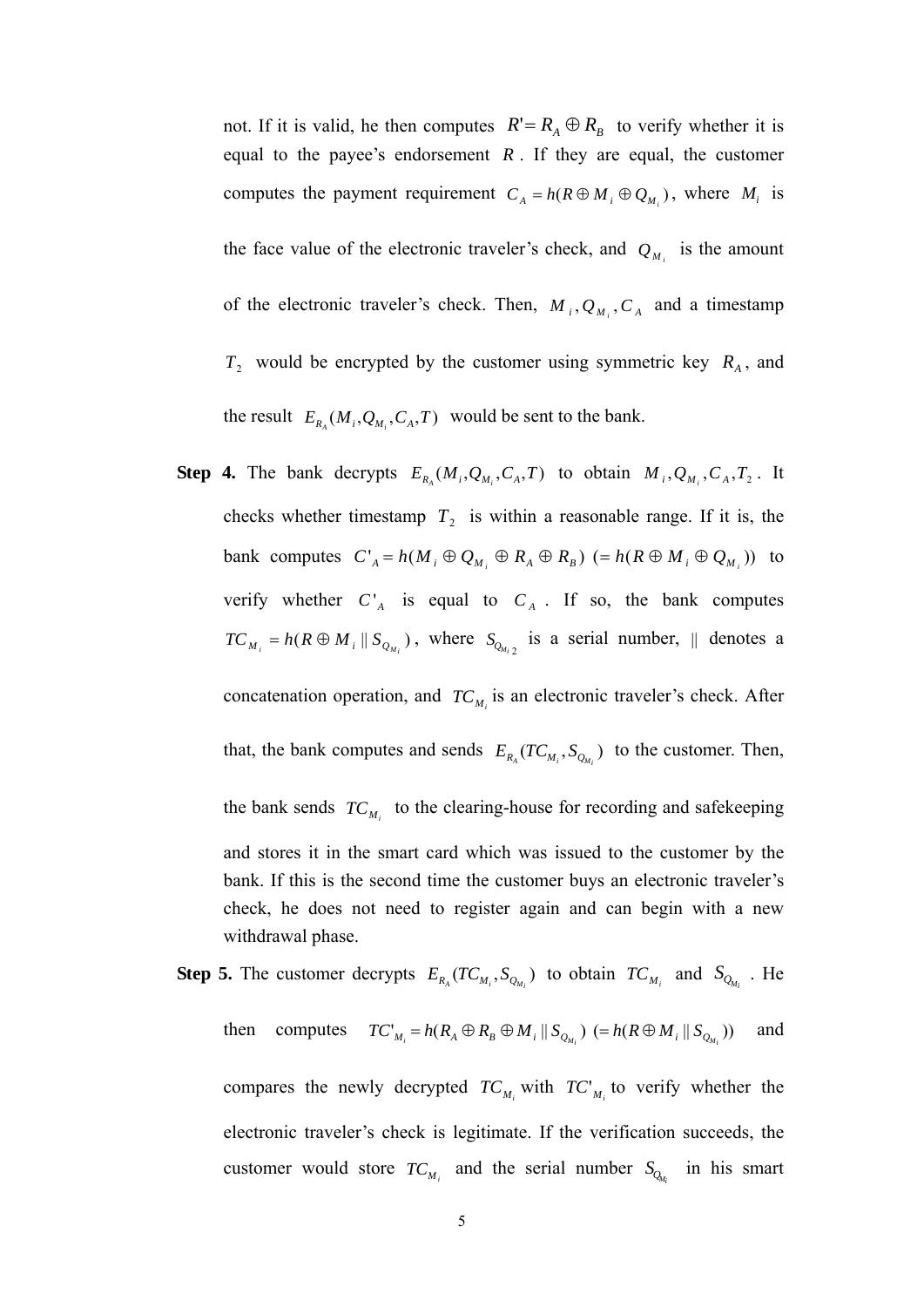card.

If the electronic traveler's check is lost, the customer should send  $(TC_{M_i}, S_{Q_{M_i}})$ to report the loss. The bank can then reissue a new electronic traveler's check  $TC_{M_i}$  (=  $h(R_A \oplus R_B \oplus M_i || S_{Q_{M_i}})$ ) to the customer.

#### **(c) The payment phase**

In this phase, a customer buys goods from a merchant with an electronic traveler's check. This phase includes following four steps:

- **Step 1.** When the customer buy goods, he should encrypt the information  $TC_{M_i}$ ,  $M_i$ ,  $S_{Q_{M_i}}$ ,  $T_3$  by using his anonymous identity  $B \_ID_A$  as a symmetric key to generate the check message  $E_{B_{\perp}D_A}(TC_{M_i}, M_i, S_{Q_{M_i}}, T_3)$  and send it to the merchant.
- **Step 2.** After receiving  $E_{B_ \_}D_A}(TC_{M_i}, M_i, S_{Q_{M_i}}, T_3)$ , the merchant should forward it to the bank.
- **Step 3.** The bank decrypts the check message to obtain  $TC_{M_i}$ , the face value  $M_i$ ,

 $S_{Q_{M_i}}$  and timestamp  $T_3$ . Then, it checks whether timestamp  $T_3$  is within a reasonable range and verifies whether  $TC_{M_i} = h(R \oplus M_i || S_{Q_{M_i}})$  holds or not. If both hold, The bank sends  $TC_{M_i}$  to the clearing-house via a secure channel and verifies whether it is a double spending by using the serial number  $S_{Q_{M_i}}$ . If it is a double spending, the bank can find out the real identity of the customer by using the value  $B \_ID_A$ . If all the verifications of *TC*<sub>*M<sub>i</sub>*</sub>, *M*<sub>*i*</sub>, *S*<sub>*Q<sub>M<sub>i</sub></sub>*, and *T*<sub>3</sub> are successful, the bank deposits it and</sub> computes  $C_{M_i} = h(TC_{M_i} \oplus R_B)$ . It then computes and sends  $E_{R_B}(C_{M_i},TC_{M_i})$ to the merchant.

- **Step 4.** After the merchant has received the electronic traveler's check by the secret message from the bank, the transaction has been finished.
- **(d) The deposit phase**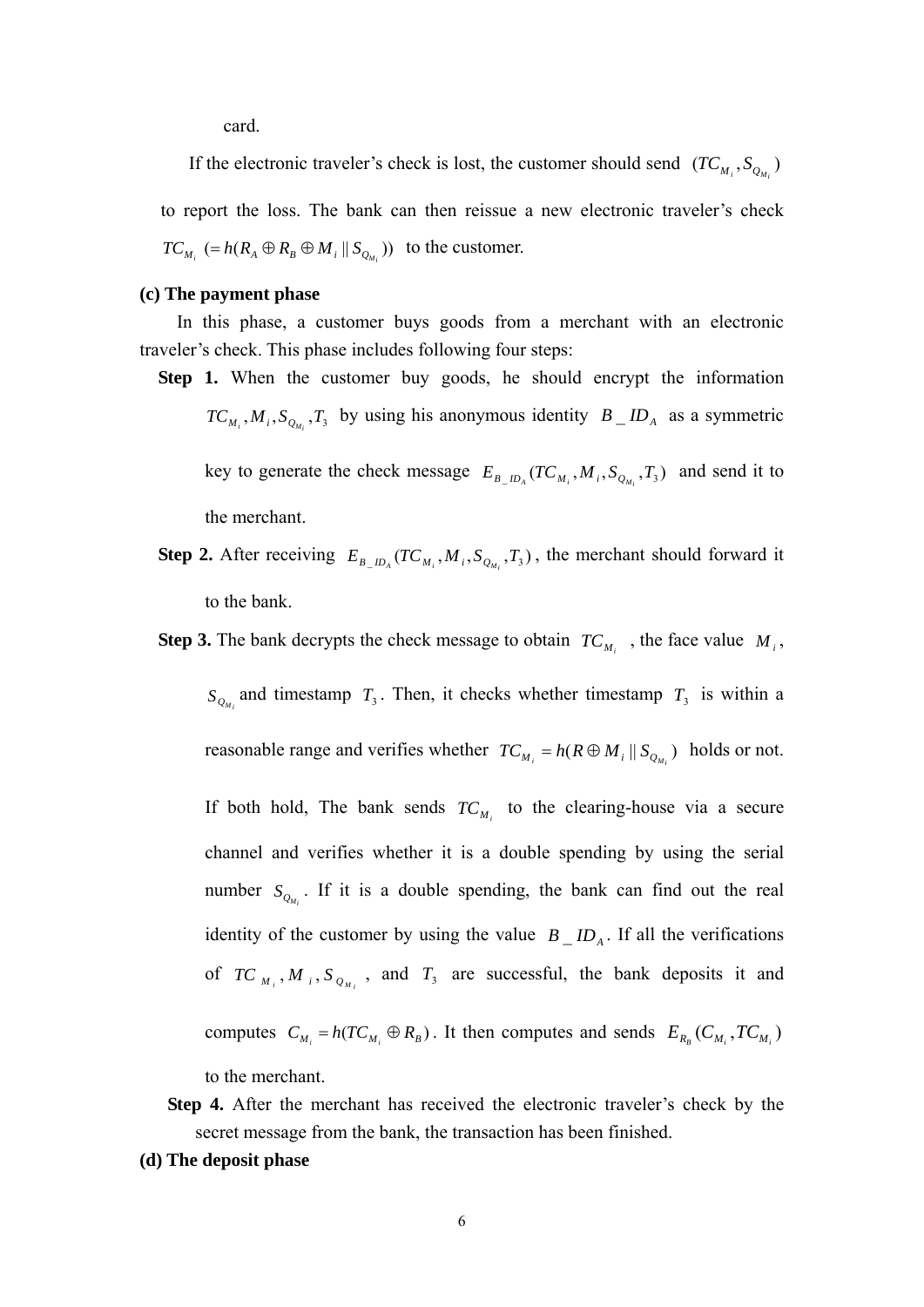In this phase, the merchant sends the received electronic traveler's check to the bank, the bank will verify whether this check contains his own signature. If so, the bank will deposit the amount of money on the electronic traveler's check into the merchant's account. The deposit phase includes following two steps:

**Step 1.** The merchant sends  $E_{R_B}(C_{M_i}, TC_{M_i})$  and a timestamp  $T_4$  to the bank.

bank verifies whether  $C_{M_i} = TC_{M_i} \oplus R_B$  holds. If it holds,  $TC_{M_i}$  would **Step 2.** The bank decrypts  $E_{R_B}(C_{M_i}, TC_{M_i})$  to obtain  $C_{M_i}$  and  $TC_{M_i}$ , and checks whether timestamp  $T_4$  is within a reasonable range. If so, the be sent to the clearing-house via a secure channel to verify its validity. If it is valid, the bank deposits the amount on the electronic traveler's check into the customer's account.

# **2.2 The off-line subprotocol**

The difference between the on-line and off-line subprotocol is that the bank and the clearing-house are not involved in the off-line version. This off-line scheme also contains four phases. We describe the off-line subprotocol as follows and also show it in Figure 2.



Figure 2: The steps of the off-line subprotocol (source: [1])

# **(a) The registration phase**

This phase is the same as the on-line registration phase.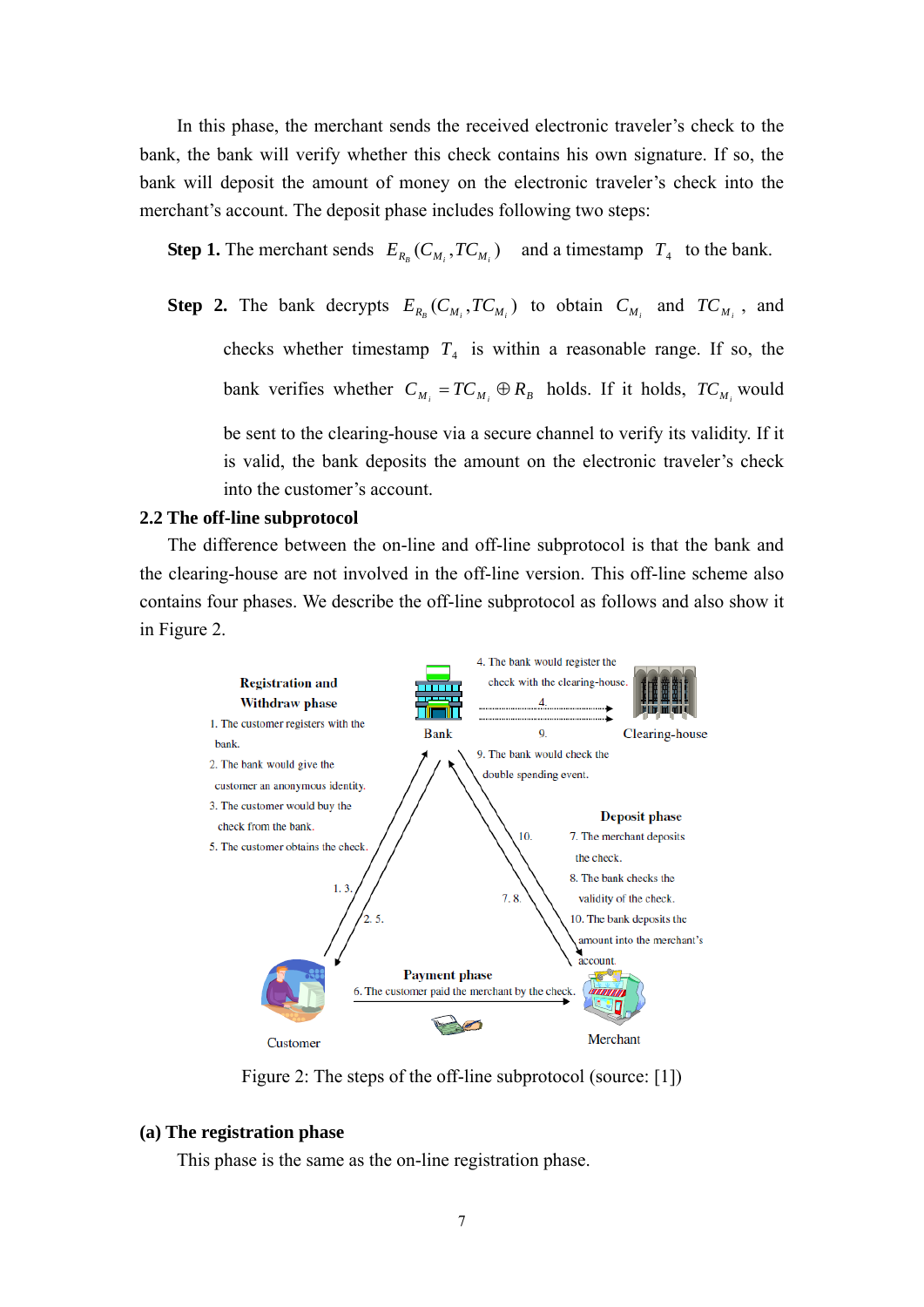#### **(b) The withdraw phase**

This phase is the same as the on-line withdraw phase.

#### **(c) The payment phase**

After the customer has bought the merchandise, he uses the electronic traveler's check to pay the merchant. The payment phase includes the following two steps:

**Step 1.** After the customer has selected goods to buy, he encrypts the electronic

traveler's check  $TC_{M_i}$ , serial number  $S_{Q_{M_i}}$  and timestamp  $T_3$  by using the merchant's public key  $Y_c$  to generate the check message  $E_{Y_C} (TC_{M_i}, M_i, S_{Q_{M_i}}, T_3)$ , and then sends it to the merchant.

**Step 2.** After receiving the check message  $E_{Y_c}(TC_{M_i}, M_i, S_{Q_{M_i}}, T_3)$ , the merchant

decrypts it by using its private key  $X_c$  to obtain  $TC_{M_i}$ ,  $M_i$ ,  $S_{Q_{M_i}}$ , and  $T_3$ ,

and checks whether timestamp  $T_3$  is within a reasonable range. After the

merchant has confirmed that both  $T_3$  is in time and the amount  $M_i$  is

correct, the merchant delivers the goods to the customer.

# **(d) The deposit phase**

clearing-house for confirming whether double spending happens. If it does not occur, the b ank deposits the amount of the electronic traveler's check to the merchant's account. The deposit phase includes the following two steps: In this phase, the merchant sends the electronic traveler's check to the bank. The bank would verify whether it is valid. If so, the bank sends the check to the

**Step 1.** The merchant encrypts  $TC_{M_i}$ ,  $M_i$ ,  $S_{Q_{M_i}}$ , and the timestamp  $T_4$  by using

bank's public key  $Y_B$  and sends the result  $E_{Y_B}(TC_{M_i}, M_i, S_{Q_{M_i}}, T_3)$  to the bank.

**Step 2.** The bank decrypts the received  $E_{Y_B}(TC_{M_i}, M_i, S_{Q_{M_i}}, T_4)$  by using his and  $T_4$ . It would then check whether timestamp  $T_4$  is within a private key  $X_B$ , obtaining  $TC_{M_i}$ , the amount  $M_i$ , serial number  $S_{Q_{M_i}}$ , reasonable range. If so, the bank computes  $TC'_{M_i} = h(R \oplus M_i || S_{Q_{M_i}})$  and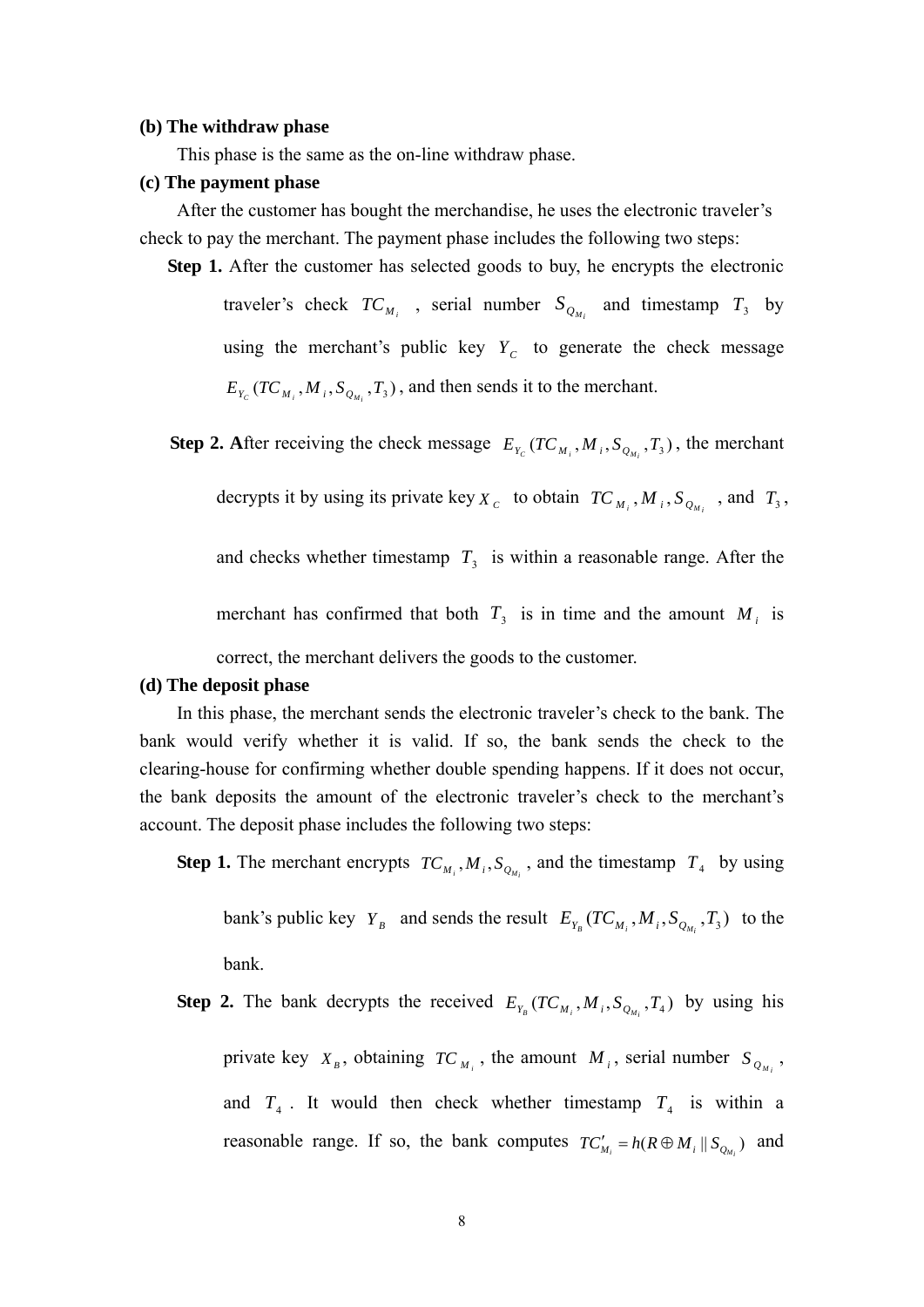verifies whether it is equal to  $TC_{M}$ . If it is, the bank sends this check to

the clearing-house to check whether double depositing or double spending occurs. If both do not exist, the bank deposits the amount of this check into the merchant's account.

## **3. KCI and parallel session attacks on Liaw et al.'s scheme**

scheme does not need a secure channel. We found that this makes their scheme suffer from KCI and parallel session attack. In section 3.1 and 3.2, we show the KCI and PS attacks on their on-line and off-line versions, respectively. KCI attack means that if an attacker E knows the private key of A, he can masquerade as others to communicate with A [2]. Parallel session (PS) attack means two or more runs of a protocol are execute concurrently under the attacker's orchestration [17] as described in Introduction. In the registration phase, Liaw et al.'s

# **3.1 Attack on the on-line subprotocol**

masquerade as bank B to communicate with A which is possible since there may exist a site spoofing attack. We show the attacks on the registration phase and the withdraw p hase as follows which are also shown in Figure 3 and Figure 4, respectively. Assume that attacker E obtains the secret key  $X_A$  of customer A. He then can

# **(a) On the registration phase**

We show our attack on the registration phase by using the following steps.

**Step 1.** When customer A registers to bank B. He chooses a random number  $K_{AB}$ and generates the customer's anonymous identity  $R \_ID_A$  by computing  $R \_ID_A = h(ID_A \oplus K_{A1})$ . He then encrypts it by using the public key  $Y_B$  of the bank and sends the encryption  $PE_{Y_B} (R \_ID_A)$  to E who is now pretending to be bank B as shown in window 1 of Figure 3.

**Step 2.** After receiving  $PE_{Y_B}(R \_ID_A)$ , E opens window 2 and pretends as encryp tion to B customer A to communicate with B. He retransmits the received

**Step 3.** Bank B decrypts the received information by his private key, obtaining  $R \sim ID_A$ . Then, B chooses a random number  $K_{B1}$  and computes  $B \_ID_A = h(R \_ID_A \oplus K_{B1})$ . He encrypts  $B \_ID_A$  by using the customer's public key  $Y_A$  and sends the result  $PE_{Y_A}(B \_ID_A)$  to E who now pretends as customer A.

**Step 4.** After receiving  $PE_{Y_A}(B \_ID_A)$ , E decrypts it by using the private key  $X_A$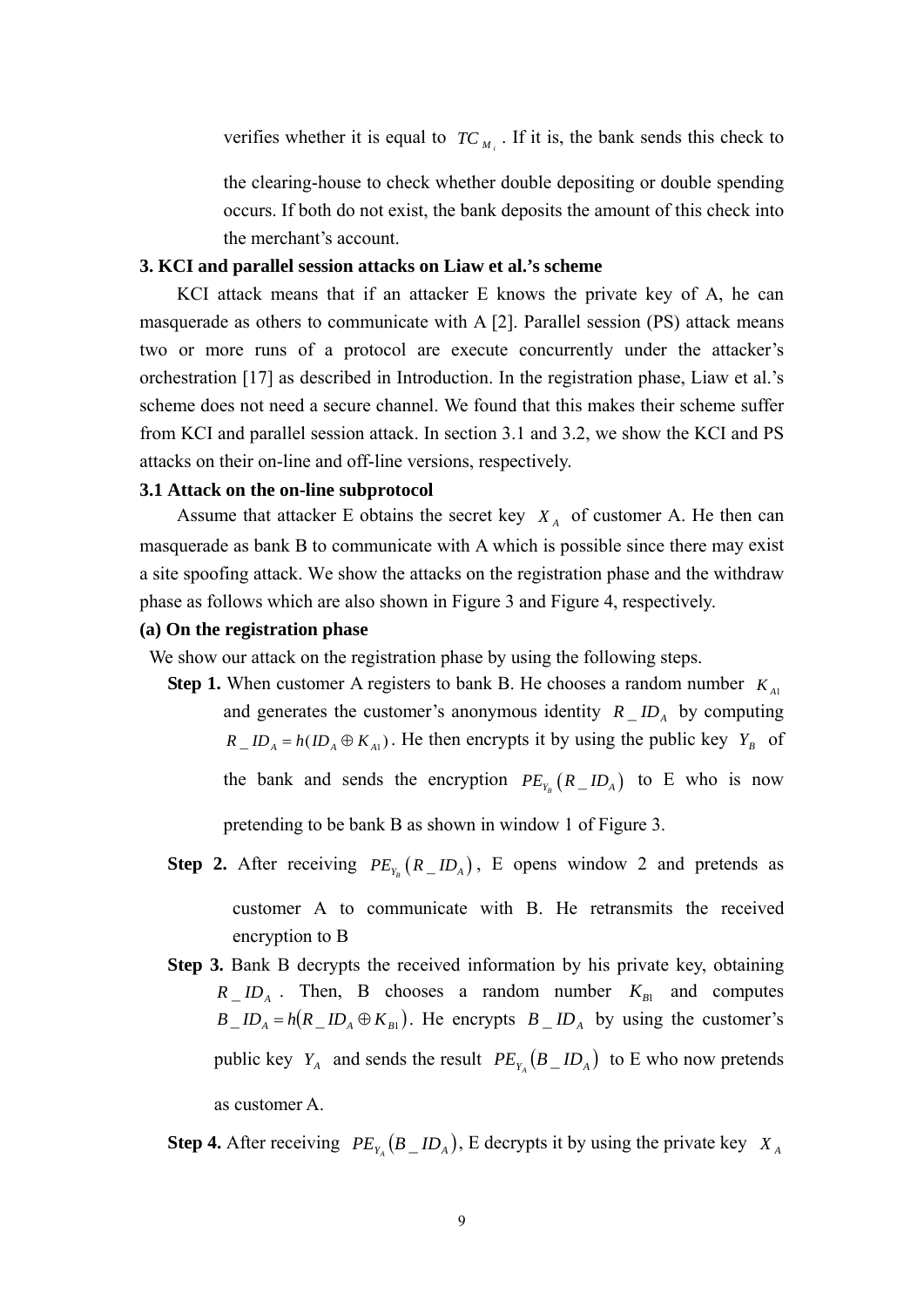to get the anonymous identity  $B \_ID_A$ . He then encrypts  $B \_ID_A$  by using A's public key and sends the result  $PE_{Y_A}(B \_ID_A)$  to A in window 1 of Figure 3.



Fig 3: Our attack on registration phase

# **(b) On the withdraw phase**

After having the anonymous identity  $B \_ID_A$  from the registration phase, E can masquerade as customer A to buy an electronic traveler's check from bank B. We show our attack on the withdraw phase as follows and also depict it in Figure 4.

**Step 1.** E masquerades as customer A. He chooses a random number  $K_{A2}$ , computes  $R_A = h(B \_ID_A \oplus K_{A2})$ , and encrypts  $R_A$  by using  $B \_ID_A$  as

the symmetric key. He then sends the result  $E_{B \_B_{\_B}(R_A)}$  to bank B.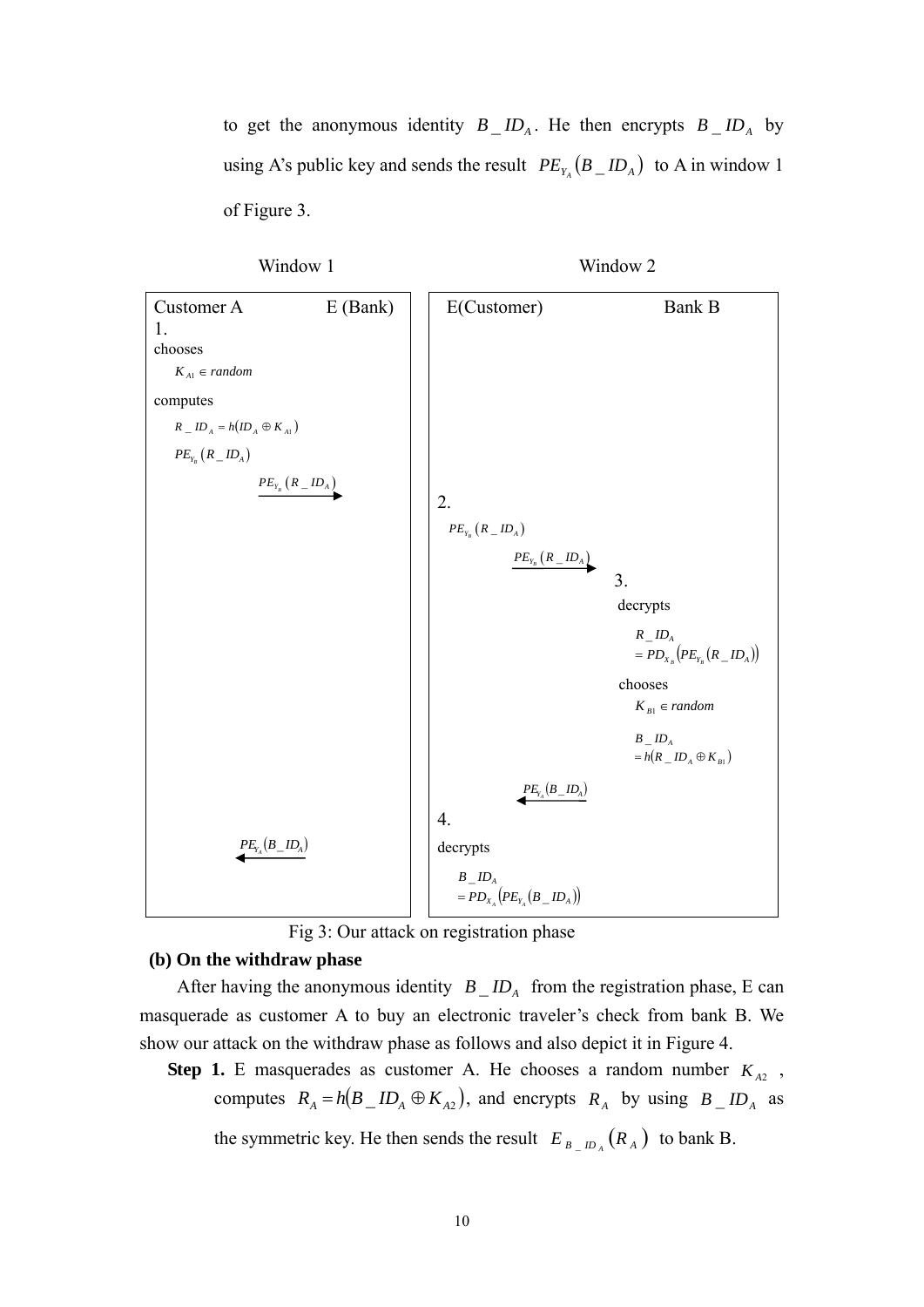**Step 2.** Bank B decrypts the received message, obtaining  $R_A$ . Then, it chooses a random number  $K_{B2}$ , computes  $R_B = h(X_B \oplus K_{B2})$  by using his private key  $X_B$ , and calculates  $R = R_A \oplus R_B$ . It then encrypts  $R$ ,  $R_B$ , and timestamp  $T_1$  by the symmetric key  $B_$   $ID_$  and sends the result  $E_{B \_ {ID_A}}(R, R_B, T_1)$  to E.

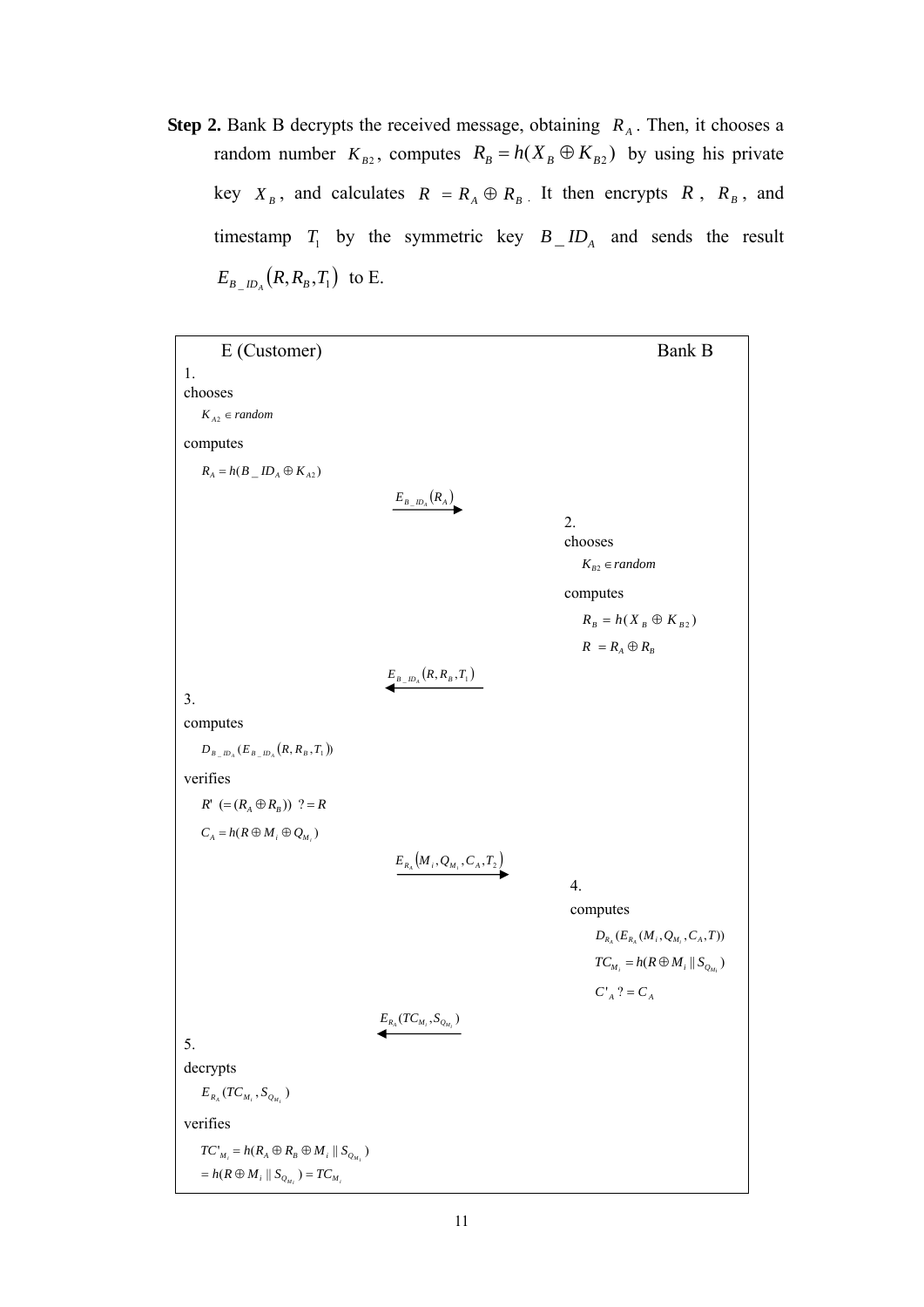#### Figure 4: Our attack on withdraw phase

- **Step 3.** E decrypts the received message by using  $B \_ID_A$  and obtains  $R \, R \, B_B$ , and timestamp  $T_1$ . E computes  $R' = R_A \oplus R_B$  to verify whether this newly computed *R*' is equal to *R*, and checks whether the timestamp  $T_1$  is valid. If both are correct, E computes  $C_A = h(R \oplus M_i \oplus Q_{M_i})$ , where *R* is the payee's endorsement,  $M_i$  is the face value of the electronic traveler's check,  $Q_{M_i}$  is the amount of the electronic traveler's check, and  $C_A$  is the payment requirement. E then chooses a timestamp  $T_2$  and encrypts  $M_i, Q_{M_i}, C_A$ , and  $T_2$  by using symmetric key  $R_A$  and sends the result  $E_{R_A}(M_i, Q_{M_i}, C_A, T_2)$  to bank B
- bank B computes  $C_A^A = h(M_i \oplus Q_{M_i} \oplus R_A \oplus R_B)$  to verify whether  $C_A^A$  is **Step 4.** Bank B decrypts  $E_{R_A}(M_i, Q_{M_i}, C_A, T_2)$ , obtaining  $M_i, Q_{M_i}, C_A$  and  $T_2$ . Then, B checks whether  $T_2$  is within a reasonable range or not. If so, equal to  $C_A$ . If so, B generates the electronic traveler's check  $TC_{M_i}$  by computing  $TC_{M_i} = h(R \oplus M_i || S_{Q_{M_i}})$ , where  $S_{Q_{M_i}}$  is the serial number of the electronic traveler's check chosen by B. Then, B sends  $TC_{M_i}$  to the clearing-house for recording and saf ekeeping. After that, bank B encrypts and sends  $E_{R_A}(TC_{M_i}, S_{Q_{M_i}})$  to E. If this is the second time E buys an begin with a new withdraw phase. electronic traveler's check, he does not need to register again. He can

**Step 5.** E decrypts  $E_{R_A} (TC_{M_i}, S_{Q_{M_i}})$  by using  $R_A$  to obtain  $TC_{M_i}$  and  $S_{Q_{M_i}}$ . He then computes  $TC_{M_i} = h(R_A \oplus R_B \oplus M_i \parallel S_{Q_{M_i}})$  to compare with  $TC_M$  to verify whether both are equal. If the verification succeeds, E stores  $TC_{M_i}$  and the serial number  $S_{O_{M_i}}$  in his smart card.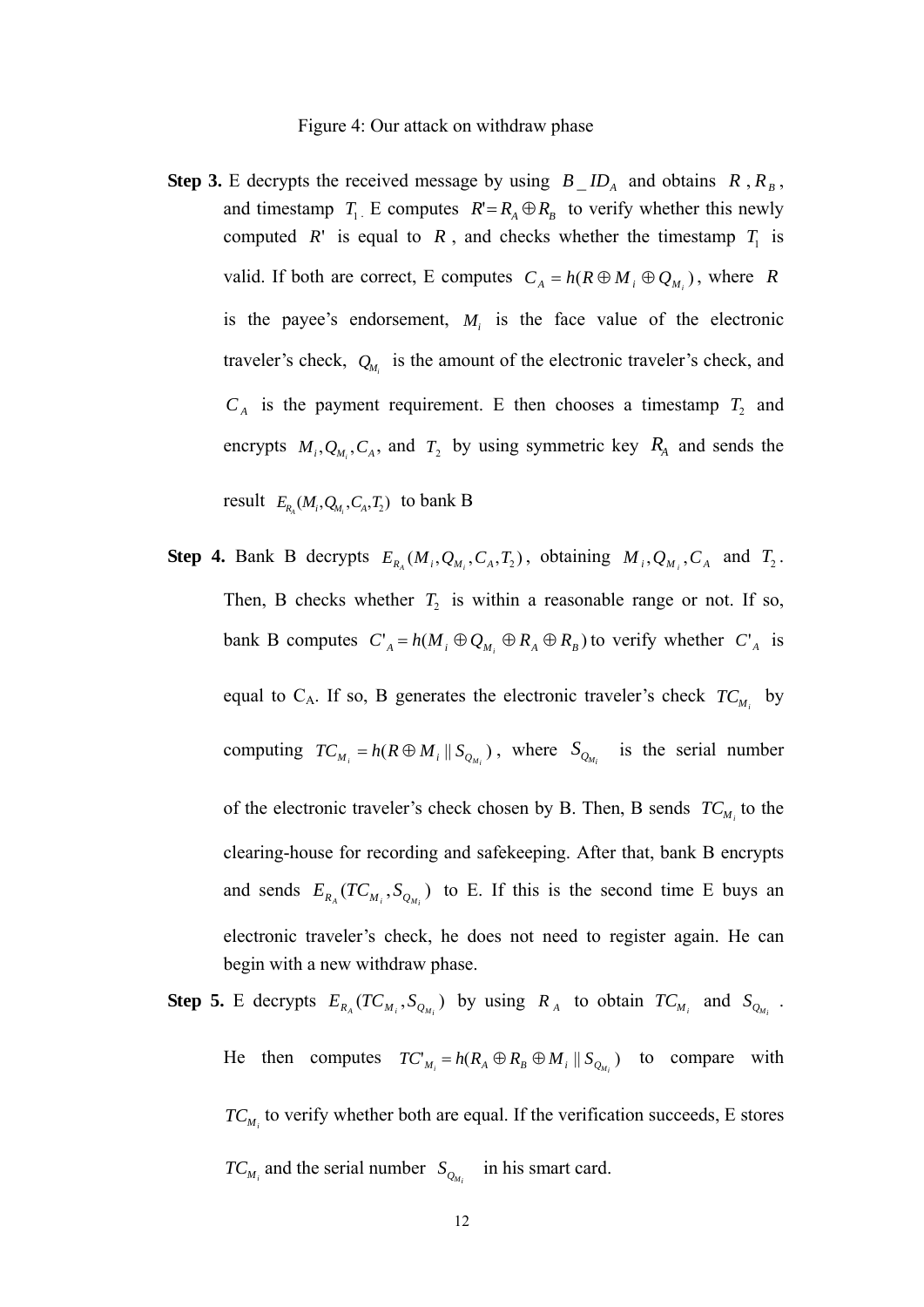When the electronic traveler's check is lost, E should send  $(TC_{M_i}, S_{Q_{M_i}})$  to report the loss. Then, bank B can reissue a new electronic traveler's check  $TC_{M_i} = h(R_A \oplus R_B \oplus M_i || S_{Q_{M_i}})$  to E.

## **(c) On the payment phase**

E can buy goods with an electronic traveler's check withdrawn from a merchant. The payment phase includes following four steps and also is depicted in Figure 5.

**Step 1.** When buying goods, E should encrypt the information  $TC_{M_i}$ ,  $M_i$ ,  $S_{Q_{M_i}}$ ,  $T_3$ by using his anonymous identity  $B \_ID_A$  as a symmetric key to form the message  $E_{B_{\perp}D_A}(TC_{M_i}, M_i, S_{Q_{M_i}}, T_3)$  which will be then sent to the merchant.

**Step 2.** After receiving  $E_{B_ \_ID_A}(TC_{M_i}, M_i, S_{Q_{M_i}}, T_3)$ , the merchant should forward it to bank B.



Figure 5. Payment phase

**Step 3.** B decrypts the message to obtain  $TC_{M_i}$ , the face value  $M_i$ , the serial number  $S_{Q_{M_i}}$ , and timestamp  $T_3$ . Then, it checks to see whether timestamp  $T_3$  is within a reasonable range. If so, B computes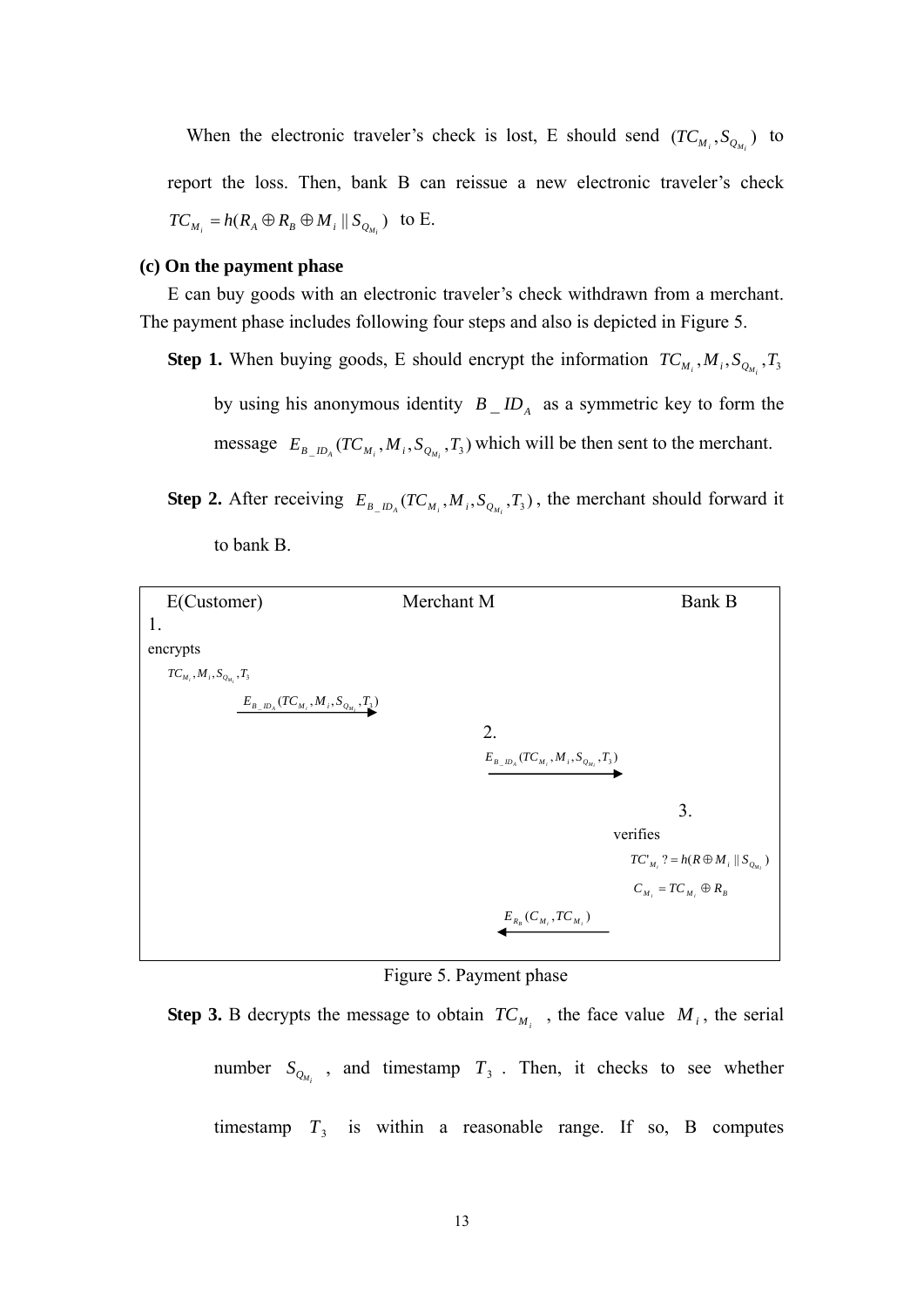$TC'_{M_i} = h(R \oplus M_i || S_{Q_M})$  and compares it with  $TC_{M_i}$  to verify whether  $TC_{M_i}$  is valid. If it is valid, B should also send  $TC_{M_i}$  to the clearing-house via a secure channel for verifying whether  $TC_{M_i}$  has been by value  $B \_ID_A$ . If the verifications of all the  $TC_{M_i}$ ,  $M_i$ ,  $S_{Q_{M_i}}$ ,  $T_3$ , and the identity are all successful, the bank computes  $C_{M_i} = TC_{M_i} \oplus R_B$  and double spending by using the serial number  $S_{Q_{M_i}}$ . If the electronic check has been double spent, bank B can find out the real identity of the customer encrypts both  $C_{M_i}$  and  $TC_{M_i}$  by using  $R_B$  as a symmetric key. The result  $E_{R_B}(C_{M_i}, TC_{M_i})$  will be sent to the merchant. Only after the electronic traveler's check  $TC_{M_i}$  has passed the bank's verification, it can then be deposited in the bank.

**Step 4.** When the merchant receives the electronic traveler's check from the bank, the transaction has been finished.

#### **(d) On the deposit phase**

In this phase, merchant M sends the electronic traveler's check to bank B, then bank B will verify his own digital signature on the electronic traveler's check. If the signature is valid, B will deposit the amount on the electronic traveler's check into the m erchant's account. The deposit phase includes following two steps and also is depicted it in Figure 6.

**Step 1.** The merchant sends both  $E_{R_B}(C_{M_i}, TC_{M_i})$  and a timestamp  $T_4$  to bank B.

**Step 2.** Bank B checks whether timestamp  $T_4$  is within a reasonable range. If so, it decrypts  $E_{R_B}(C_{M_i}, TC_{M_i})$ , obtaining  $C_{M_i}$  and  $TC_{M_i}$ . Then, B computes and verifies whether  $C'_{M_i} (= TC_{M_i} \oplus R_B) = C_{M_i}$  holds, If it holds,

 $TC_{M_i}$  would be sent to the clearing-house via a secure channel to check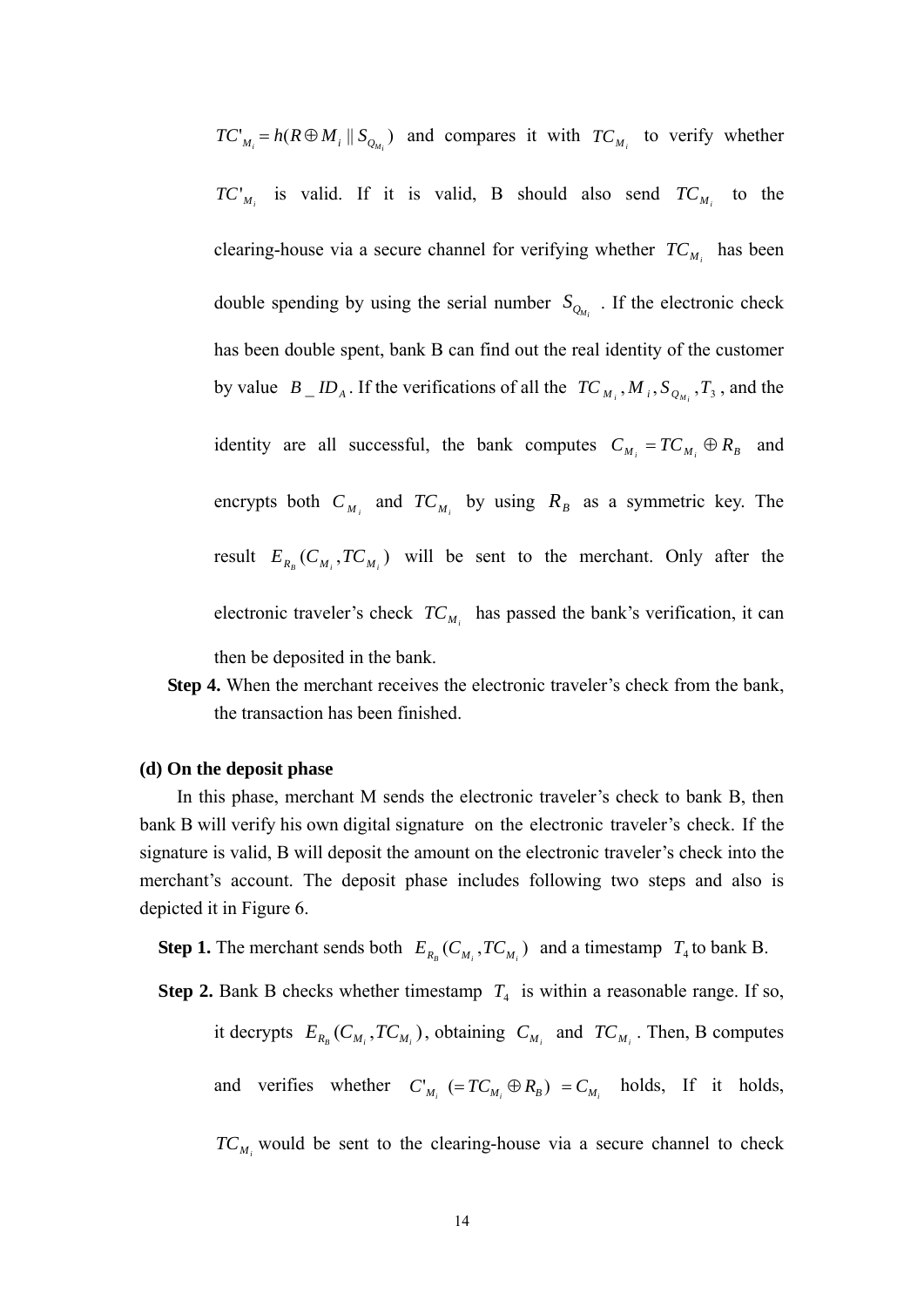whether it is unredeemed or not. If the electronic traveler's check is unredeemed, bank B should deposit the amount on the electronic traveler's check into E's account.



Figure 6: On the deposit phase

Finally, adversary E has successfully obtained the electronic traveler's check. In the other words, attacker E achieves the payment phase and the deposit phase successfully.

# **3.2 KCI and Parallel session attack on the off-line subprotocol**

The difference between the on-line and off-line version is that bank B and clearing-house are not involved in the off-line subprotocol. Our attacks on the off-line registration phase and off-line withdraw phase are the same as the ones launched on the o n-line registration phase and on the on-line withdraw phase, respectively. We omit them here.

## **4. Our improvement**

improve both the registration phase and the withdraw phase in the on-line and off-line subprotocol respectively. The other phases will be the same as the ones in Liaw et al.'s scheme. The details of our improvement for the on-line subprotocol are described in Secti on 4.1 and improvement for the off-line subprotocol is similar to the one on the To prevent the KCI and parallel session attack in Liaw et al.'s scheme, we on-line version as described in Section 4.2.

# **4.1 Improvement on the on-line subprotocol**

In this section, we show our improvements on the registration phase and withdraw phase respectively to get rid of the KCI and parallel session attack. The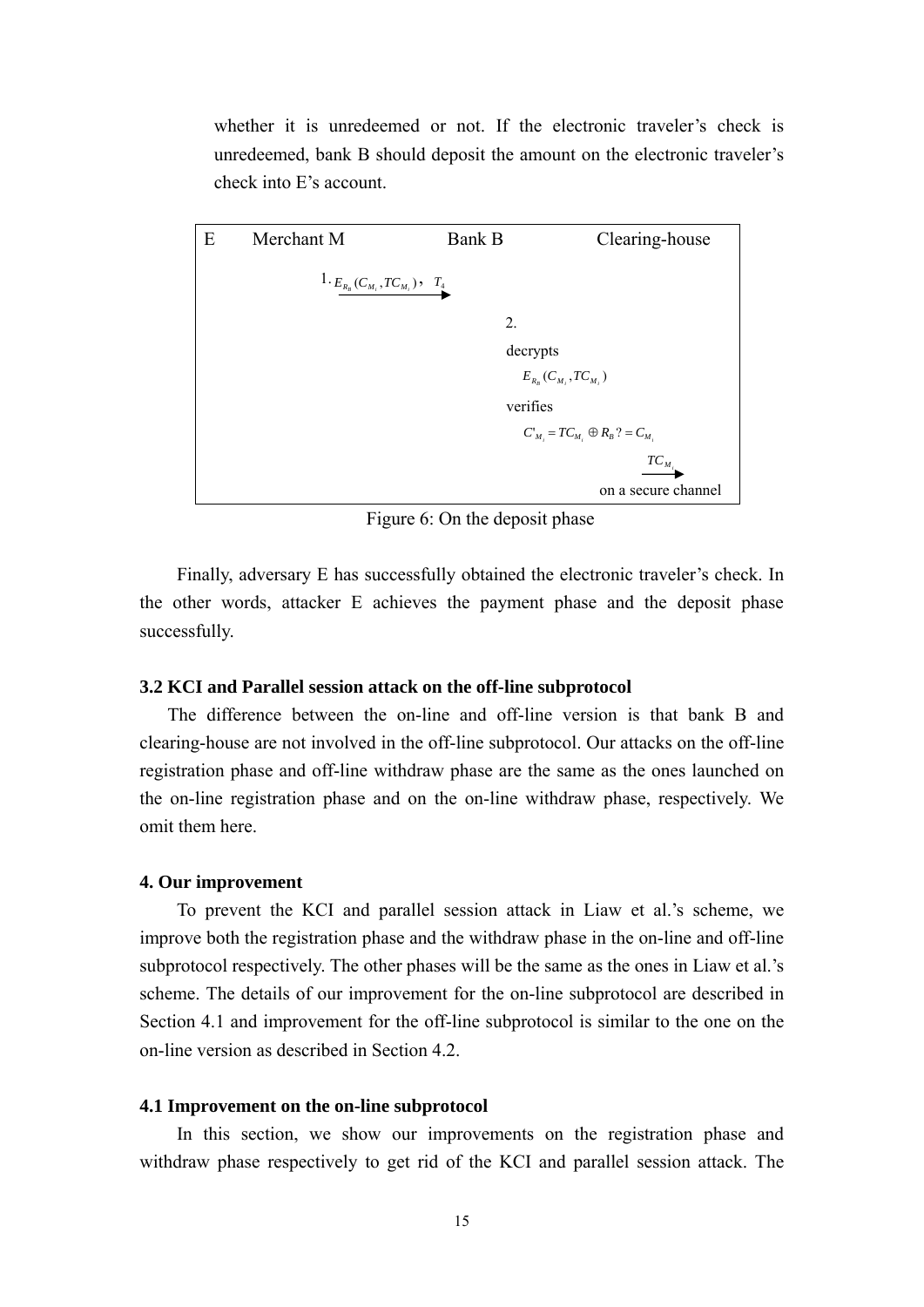other tw o phases are the same as the ones in the original version.

# **(a) On the registration phase**

We show this phase by using the following steps and also depict it in Figure 7.

```
Customer A Bank B
1. 
chooses 
computes 
    K_{A1} \in randomR_{-}ID_{A} = h(ID_{A} \oplus K_{A1})PE_{Y_B}(R\_ID_A, E_{X_A}(K_{BA}))PE_{Y_B}(R\_ID_A, E_{X_A}(K_{BA}), h(K_{BA}))decrypts 
                                                                                   PD_{X_A}(PE_{Y_B}(R\_ID_A, E_{X_A}(K_{BA}), h(K_{BA})))(h(K_{BA}))'? = h(K_{BA})2. 
                                                                                  D_{Y_{A}}(E_{X_{A}}(K_{BA}))verifies 
                                                                              chooses 
                                                                                K_{B1} \in randomcomputes 
                                                                                B \_ {ID_A} = h(R \_ {ID_A} \oplus K_{B1})PE_{K_{RA}}( B \_ID_A)PE_{K_{BA}}(B \_ID_A, E_{X_B}(B \_ID_A))3. 
decrypts 
    PD_{K_{BA}}(PE_{K_{BA}}(B\_ID_A, E_{X_B}(B\_ID_A)))verifies 
chooses 
computes 
                                           ID_A, C, K_r(K_s), K_s(K_{A_1})4. 
                                                                                     computes
B ID<sub>A</sub>
   K_s, K_s \in randomC = K_{BA} \oplus K_rK_r = C \oplus K_{BA}K_{S} = D_{K_{s}}(E_{K_{s}}(K_{S}))K_{A1} = D_{K_{s}}(E_{K_{s}}(K_{A1}))verifies 
                                                                                        R_{-}ID_{A} ? = h (ID_{A} \oplus K_{A1})
```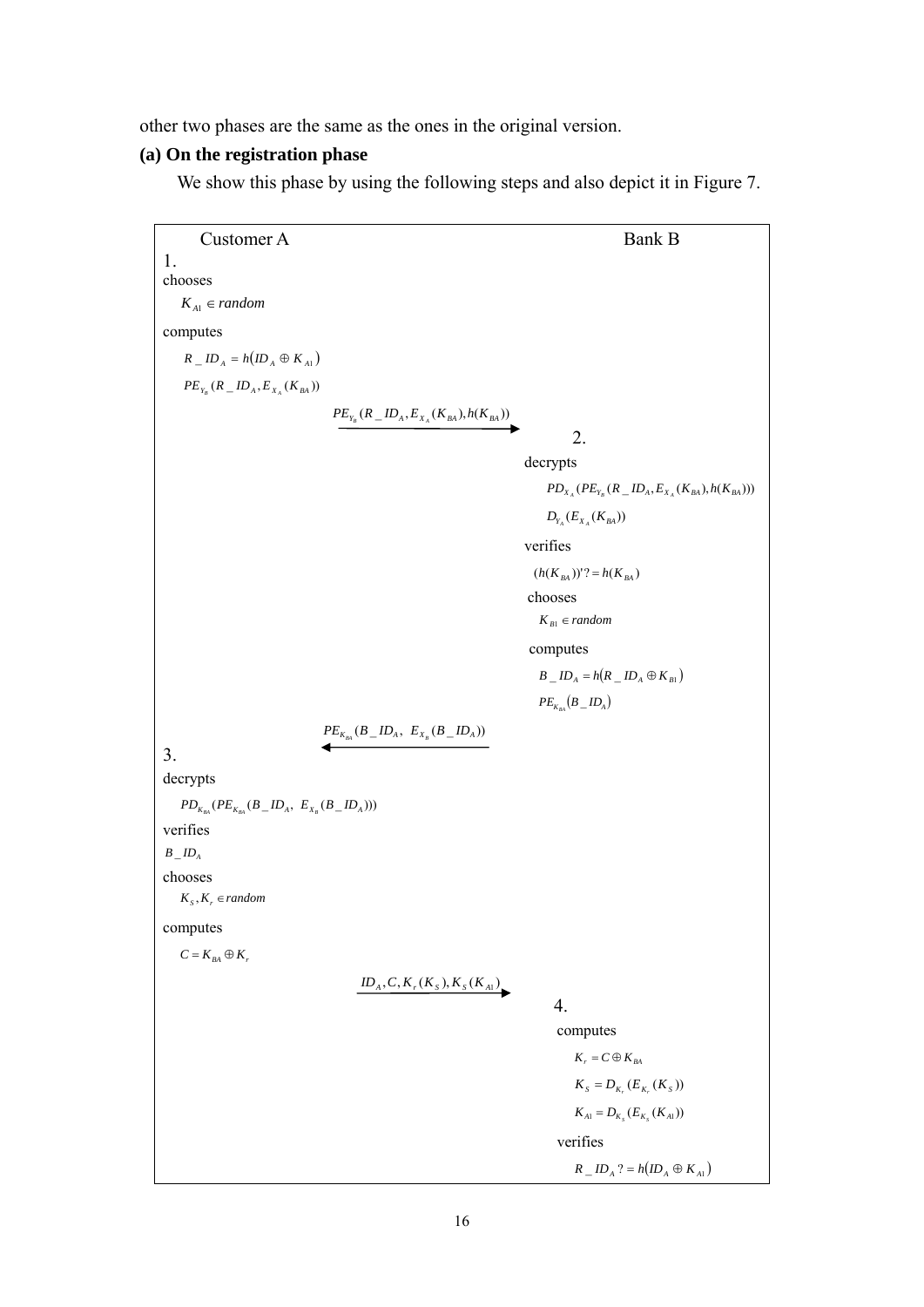## Figure 7. Our improvement on the registration phase

**Step 1.** The customer chooses a random number  $K_{A1}$ . He also randomly chooses  $K_{BA}$  as the session key shared with bank B. He then uses his private key  $PE_x$  to encrypt  $K_{BA}$  and computes  $h(K_{BA})$  and  $R\_ID_A = h(ID_A \oplus K_{A1})$ . Then, he encrypts  $R\_ID_A$ ,  $PE_{X_A}(K_{BA})$ , and  $h(K_{BA})$  by using the bank's public key  $Y_B$  and sends the result  $PE_{Y_B} (R \_ {ID_A}, PE_{X_A} (K_{BA}), h(K_{BA}))$  to bank B.  $h(K_{_{RA}})$ 

**Step 2.** After receiving the message, B decrypts it using his private key, to decrypt  $PE_{X_A}(K_{BA})$ , obtaining  $K_{BA}$ , and uses hash function  $h(\cdot)$  to compute  $h(K_{BA})$  and compares it to the one in the decryption result. If they are equal, B chooses a random number  $K_{B1}$ , computes obtaining  $R_L/D_A$ ,  $PE_{X_A}(K_{BA})$ , and  $h(K_{BA})$ . He then uses A's public key  $B_{\perp}ID_A = h(R \perp ID_A \oplus K_{B1})$ , and signs on  $B \perp ID_A$  by using his private key. Then, B encrypts both  $B \_ID_A$  and the signature  $E_{X_B}(B \_ID_A)$  by

using  $K_{BA}$  and sends the result to customer A.

- **Step 3.** After receiving the message, A decrypts it, obtaining  $B \_ID_A$  and B's signature. He verifies the signature. If it is valid, A chooses a random number  $K_s$  as the session key shared with B and  $K_r$  as the encryption key of  $K_s$  . He computes  $C = K_{BA} \oplus K_r$  and sends  $ID_{4}$ ,  $C$ ,  $K_{r}(K_{s})$ ,  $K_{s}(K_{41})$  to B.
- **Step 4.** After receiving the message from A, B computes  $K_r = C \oplus K_{BA}$ ,  $K_s = D_{K_s}(E_{K_s}(K_s))$ ,  $K_{A1} = D_{K_s}(E_{K_s}(K_{A1}))$ , and verifies whether  $R \_ {ID_A} = h (ID_A \oplus K_{A1})$  holds. If they are equal, B accepts A's registration.

# **(b) On the withdraw phase**

In this phase, both communicating parties (A and B) use  $K<sub>s</sub>$  as the session key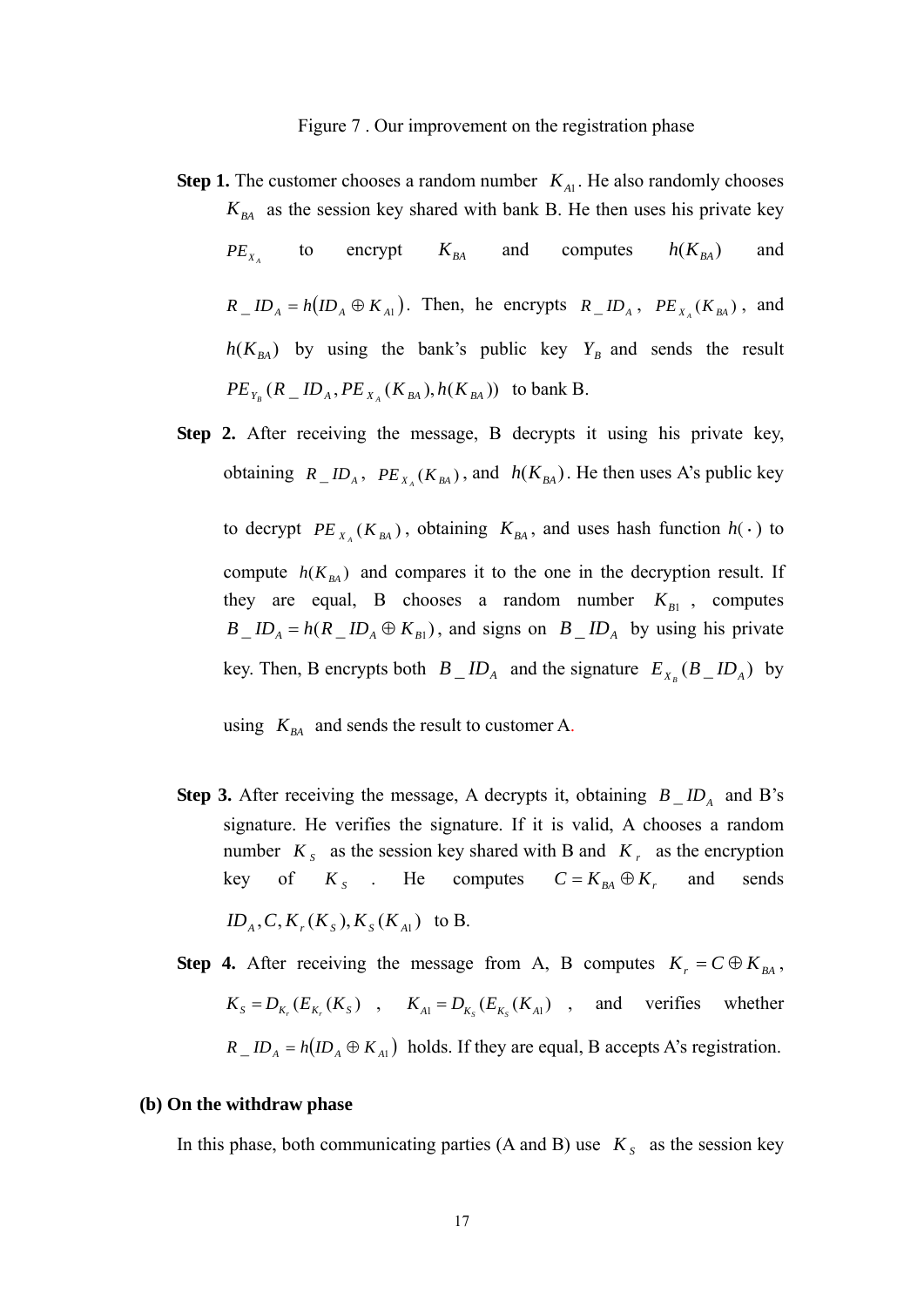to communicate with each other. We show our improvement on the withdraw phase by using the following steps and also depict it in Figure 8

**Step 1.** Customer A chooses a random number  $K_{A2}$  and computes  $R_A = h(B \_ID_A \oplus K_{A2})$ . Then, he encrypts  $B \_ID_A$  and  $R_A$  by session key  $K_{s}$  and sends the result  $E_{K_{s}}(B \_ID_{A}, R_{A})$  to the bank.

| Customer A                                        |                                                | <b>Bank B</b>                                 |
|---------------------------------------------------|------------------------------------------------|-----------------------------------------------|
| 1.                                                |                                                |                                               |
| chooses                                           |                                                |                                               |
| $K_{A2} \in random$                               |                                                |                                               |
| computes<br>$R_A = h(B \_ID_A \oplus K_{A2})$     |                                                |                                               |
|                                                   | $\underline{E_{K_S}\left(B\_ID_A, R_A\right)}$ |                                               |
|                                                   |                                                | 2.                                            |
|                                                   |                                                | chooses                                       |
|                                                   |                                                | $K_{B2} \in random$                           |
|                                                   |                                                | computes                                      |
|                                                   |                                                | $D_{K_s}(E_{K_s}(B_{-}ID_{A}, R_{A}))$        |
|                                                   |                                                | $R_B = h(X_B \oplus K_{B2})$                  |
|                                                   |                                                | $R = R_A \oplus R_B$                          |
|                                                   | $E_{K_s}(R, R_B, T_1)$                         |                                               |
| 3.                                                |                                                |                                               |
| computes<br>$D_{K_s}(E_{K_s}(R, R_B, T))$         |                                                |                                               |
| $C_A = h(R \oplus M_i \oplus Q_{M_i})$            |                                                |                                               |
|                                                   | $E_{R_A}(M_i, Q_{M_i}, C_A, T_2)$              |                                               |
|                                                   |                                                | 4.                                            |
|                                                   |                                                | computes                                      |
|                                                   |                                                | $D_{R_A}(E_{R_A}(M_{ii}, Q_{M_i}, C_A, T_2))$ |
|                                                   |                                                | $TC_{M_i} = h(R \oplus M_i    S_{Q_{M_i}})$   |
|                                                   |                                                | chooses                                       |
|                                                   |                                                | $K_{s2} \in random$                           |
|                                                   |                                                | and uses it as the                            |
|                                                   |                                                | session key for the<br>customer's next        |
|                                                   |                                                | withdraw                                      |
|                                                   | $E_{R_A}(TC_{M_i}, S_{Q_{M_i}}, K_{S2})$       |                                               |
| 5.                                                |                                                |                                               |
| computes                                          |                                                |                                               |
| $D_{R_A} E_{R_A} (TC_{M_i}, S_{Q_{M_i}}, K_{S2})$ |                                                |                                               |
| $K_s = K_{s2}$                                    |                                                |                                               |

Figure 8 . Our improvement on the withdraw phase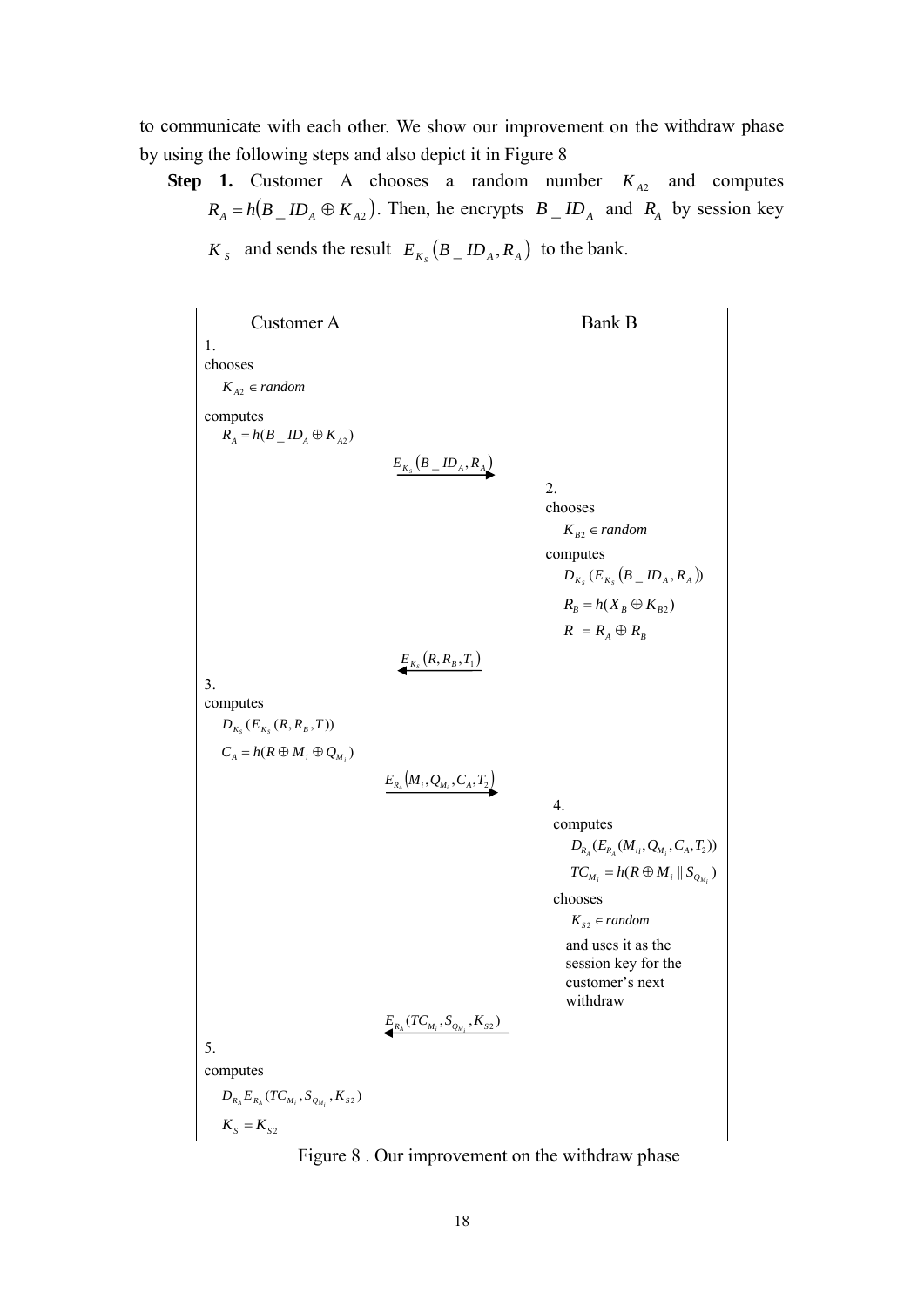**Step 2.** B chooses a random number  $K_{B2}$  and computes  $D_{K_s}(E_{K_s}(B \_ID_A, R_A))$ ,

 $R_B = h(X_B \oplus K_{B2})$ , and  $R = R_A \oplus R_B$ . He then encrypts R,  $R_B$  and timestamp  $T_1$  by  $K_s$  and sends the result  $E_{K_s}(R, R_B, T_1)$  to A.

- **Step 3.** A decrypts the received message, obtaining *R*,  $R_B$  and  $T_1$ . He checks to see whether  $T_1$  is valid. If it is valid, A computes  $C_A = h(R \oplus M_i \oplus Q_{M_i})$  and encrypts  $M_i, Q_{M_i}, C_A$  and timestamp  $T_2$ by  $R_A$  and sends the result  $E_{R_A}(M_i, Q_{M_i}, C_A, T_2)$  to B.
- **Step 4.** B decrypts the message from A, obtaining  $M_i, Q_{M_i}, C_A$  and  $T_2$ . He checks to see whether  $T_2$  is valid. If it is valid, B computes  $TC_{M_i} = h(R \oplus M_i || S_{Q_{M_i}})$ , chooses a random number  $K_{s2}$  to be the next

session key for A's next withdraw, and encrypts  $TC_{M_i}$ ,  $S_{Q_{M_i}}$ ,  $K_{S2}$  by  $R_A$ .

He then sends the result  $E_{R_A}(TC_{M_i}, S_{Q_{M_i}}, K_{S2})$  to A.

**Step 5.** A decrypts the received message, obtaining  $TC_{M_i}$ ,  $S_{O_{M_i}}$  and  $K_{S2}$ . He

replaces  $K_s$  as  $K_{s2}$  for the next protocol run.

In our improvement, even if an attacker knows the private key of customer A, he can not masquerade as B to communicate with A. That is, the KCI and PS attack fails.

## **4.2. Improvement on the off-line subprotocol**

the clearing-house are not involved in the off-line version but the on-line version involves both of them. Since our improvement makes no relationship to this point, our improvement on the off-line subprotocol is the same as the on-line version. We The difference between the on-line and off-line subprotocols is that bank B and therefore omit it here.

## **5. Co nclusion**

an on -line and off-line electronic traveler's check subprotocols. We also propose an In this paper, we propose a KCI and parallel session attack on both Liaw et al.'s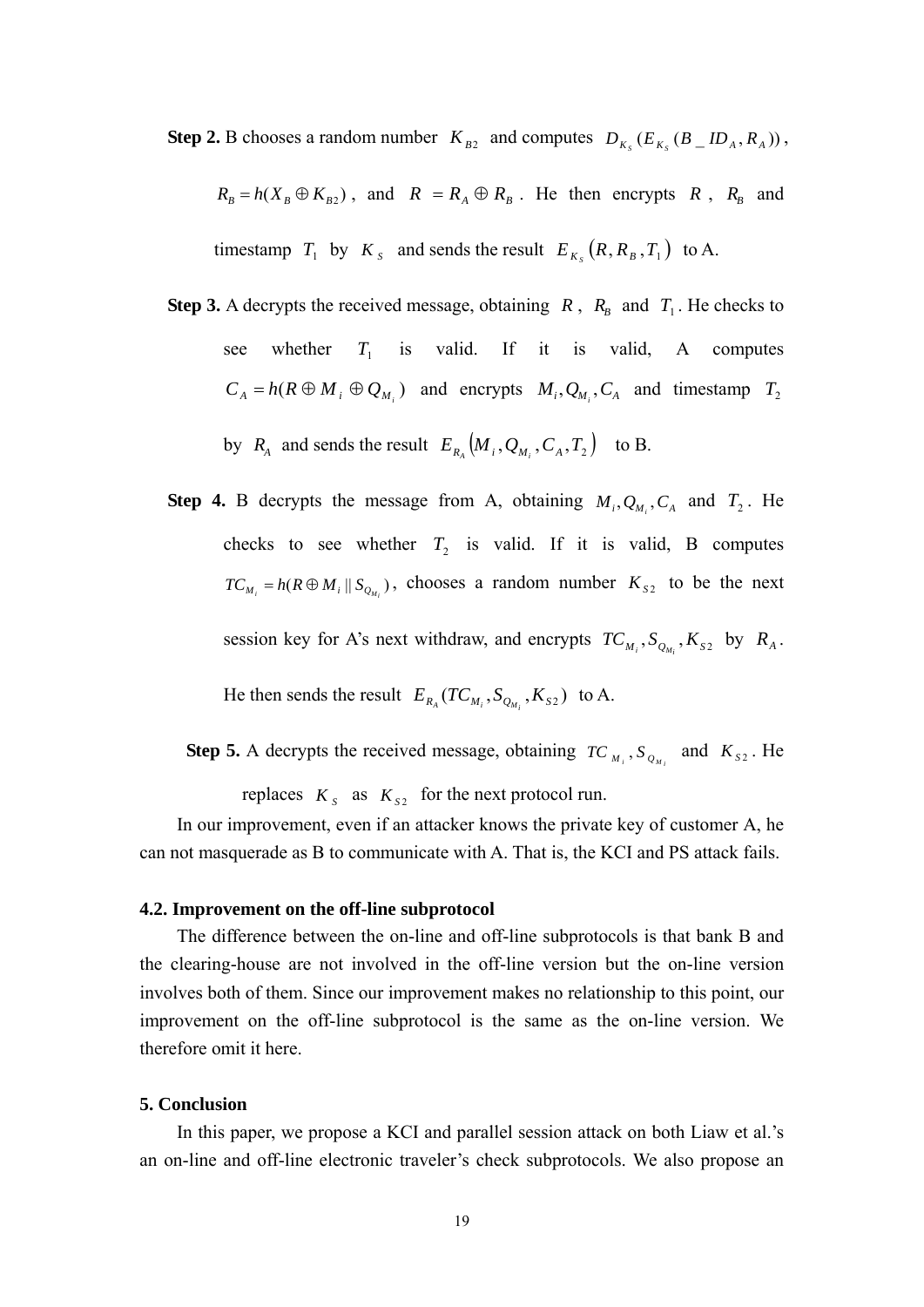impro vement to resist against the attack we launch.

# **References**

- [1] Horng-Twu Liaw, Jiann-Fu Lin, Wei-Chen Wu, "A new electronic traveler's check scheme based on one-way hash function," Electronic Commerce Research and Applications 6, 2007, pp. 499–508.
- [2] S. B. Wilson, A. Menezes, "Authenticated Diffie-Hellman key agreement protocols", Proceedings of the 5th Annual Workshop on Selected Areas inCryptography (SAC'98), Lecture Notes in Computer Science, 1999, pp. 339-361.
- KCI-security," The Journal of China Universities of Posts and [3] WANG et.al, "Improvement of McCullagh-Barreto key agreement with Telecommunications, April 2009, 16(2), pp. 68–71.
- [4] Yong Xu, Jindi Liu, "Electronic Check System Design Based on RFID," Information Science and Engineering (ICISE), 2009 1st International Conference on IEEE Conferences , 2010, pp. 5345 – 5348.
- [5] T . ElGamal, "A public key cryptosystem and a signature scheme based on discrete logarithm," IEEE Trans. Inform. Theory IT-31 (4) 1985, pp. 469–472.
- Trans. Commun. E85-B (1), 2002, pp. 325–331. [6] C.J. Tsao, C.Y. Chen, C.Y. Ku, "An electronic bearer check system,"IEICE
- c heck system," in: 2001 Conference on Theory and Practice for Electronic Commerce, Taiwan, 2001, pp. 164–169. [7] Jong-E Hsien, Chih-Cheng Hsueh, Chien-Yuan Chen, "An electronic Travele's
- [8] Shengbao Wang, Zhenfu Cao, Maurizio Adriano Strangio and Lihua Wang, "Cryptanalysis and Improvement of an Elliptic Curve Diffie-Hellman Key Agreement Protocol," December 14, 2007.
- [9] Wei-Kuei Chen, "Efficient on-line electronic checks," Applied Mathematics and Computation 162, 2005, pp. 1259–1263.
- [10] Jianhong Zhang1,2, Wei Zou1, Dan Chen3 and Yumin Wang. "On the Security of a Digital Signature with Message Recovery Using Self-certified Public Key," Informatica 29, 2005, pp. 343–346.
- [11] WANG Jian-hui, LIU Jing-wei, LI Xiao-hui, KOU Wei-dong, "Fair e-payment protocol based on blind signature," The Journal of ChinaUniversities of Posts and Telecommunications October 2009, 16(5), pp. 114–118.
- [12] Jesus Tellez Isaac a , Jose Sierra Camara b, Sherali Zeadally c, Joaquin Torres Marquez b. "A secure vehicle-to-roadside communication payment protocol in vehicular ad hoc networks," Computer Communications 31, 2008, pp 2478–2484.